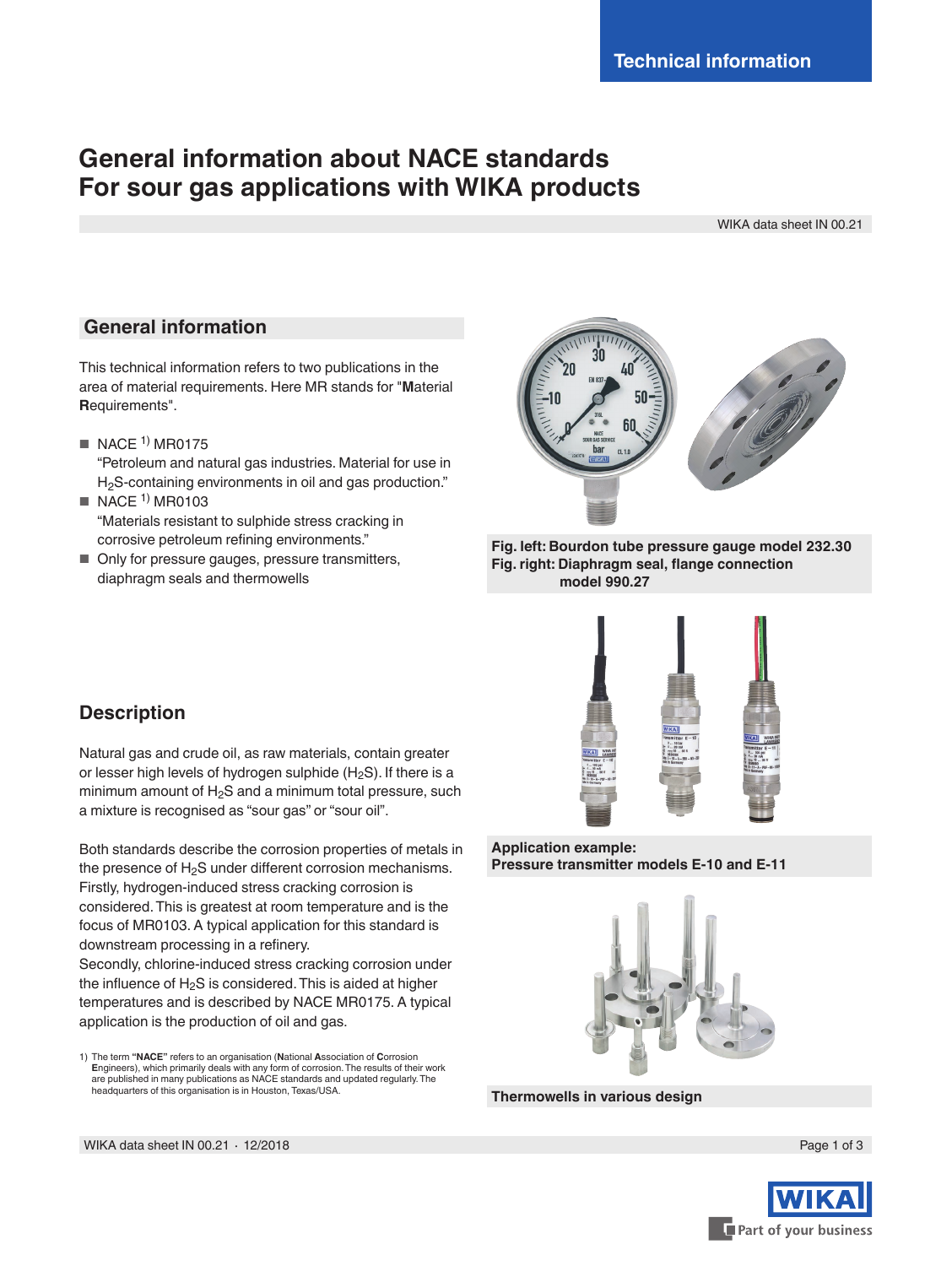The NACE MR0175 standard is represented in the ISO 15156 standard (part 1 - 3) internationally valid. This deals with technical issues regarding corrosion of materials during the extraction and processing of natural gas and crude oil. The ISO 15156 standard, Part 3, describes the use of corrosion-resistant metals and complies with to NACE MR0175.

### **NACE MR0175**

NACE MR0175 (ISO 15156-3) describes, according to the application, for the various material groups, the relevant requirements for each individual material and the maximum permissible temperature limits (see table).

#### **NACE MR0103**

This standard is similarly constructed and can also be implemented for WIKA products if a customer wishes. It defines the material requirements and temperature limits for applications in refineries.

## **Material selection**

In sour gas applications, the corrosion properties of metals depend on the environmental conditions (pH value, chloride content, H2S concentration and temperature limits) and the maximum strength of the materials. For different materials there are different strength requirements.

In accordance with the standard, ISO 15156-1/section 5 "General principles", it is the responsibility of the user to specify which material is suitable for the application.

With knowledge of the above-mentioned environmental conditions, WIKA can make recommendations on the selection of materials.

If the details of the environmental conditions are not adequately known, WIKA specifies the operating conditions for ISO 15156-3 under the assumption of critical environmental conditions.

On this basis, therefore, only the lowest maximum process temperature can be confirmed.

#### **Example:**

For nickel-based alloys such as HC276, in a work-hardened condition, without knowledge of the environment conditions, a maximum temperature of 132 °C will apply, whereby, at a given partial pressure of  $H_2S$  of less than 200 kPa, a maximum temperature of 232 °C would be possible.

Generally, with its products, WIKA fulfills the strength requirements (maximum hardness) of materials. Exceptions are the elements of mechanical pressure gauges. Here, due to their elastic properties, higher strength is required. WIKA has demonstrated in detail the suitability of its Bourdon tube measuring system in accordance with ISO 15156-3 through independent laboratory testing up to 120 °C.

| <b>Product group</b>                                | <b>Stainless steel 316L</b> | Monel 400 | Duplex 1.4462   Alloy C276 |               | Elgiloy 2.4711 |
|-----------------------------------------------------|-----------------------------|-----------|----------------------------|---------------|----------------|
| <b>Mechanical pressure</b><br>measuring instruments | max. 120 °C <sup>1)</sup>   | no limit  | n/a                        | n/a           | n/a            |
| <b>Electronic pressure</b><br>measuring instruments | n/a                         | n/a       | n/a                        | n/a           | no limit $3$   |
| Diaphragm seal                                      | no limit $2$                | no limit  | max. 232 °C                | max. $132 °C$ | n/a            |
| <b>Thermowells</b>                                  | no limit $2$                | no limit  | max. 232 °C                | max. $132 °C$ | n/a            |

The following table gives an example-based overview of the lowest maximum operating temperatures by material and product group per "Any equipment and component" in accordance with ISO 15156-3/NACE MR0175.

1) Measured using laboratory testing

2) Classified using "Instrumentation and control device": as of 2009 3) Classified using "Diaphragms, pressure diaphragms, pressure measuring devices and pressure seals"

Even if the NACE standard has no temperature limit, the product-specific details, which can limit the maximum operating temperature, should be considered.